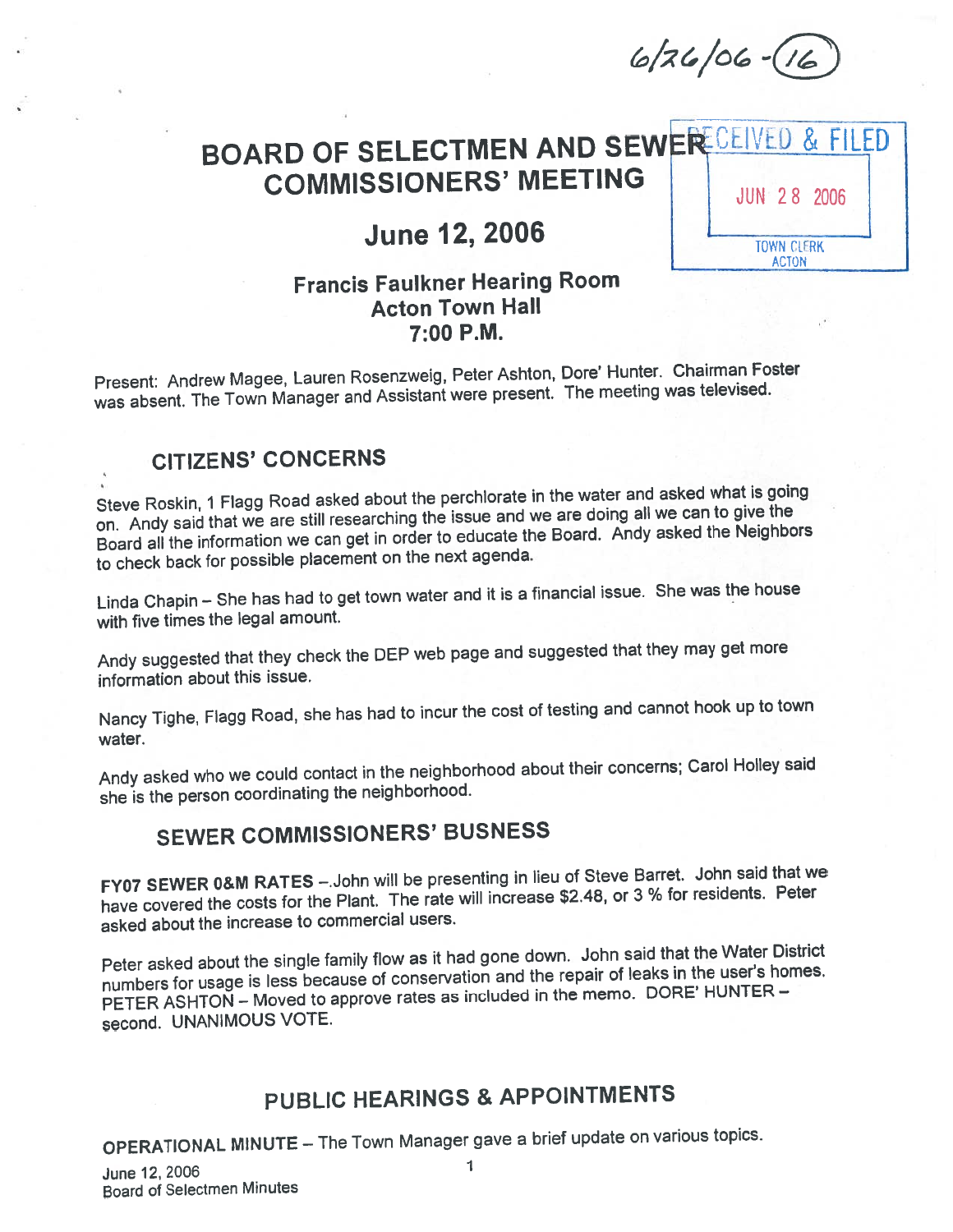BOSTON EDISONNERIZON, POWDER MILL ROADIOLD HIGH STREET, JOINT POLE AND ANCHOR GUY GRANT OF LOCATION — DORE' HUNTER - Moved to approve with stipulations in the authority we have to grant, and note that one of the guys are on private property and one is under water. PETER ASHTON – Second. UNANIMOUS VOTE,

CABLE ADVISORY COMMITTEE — Frits Riep spoke about an expedited process of for the Cable Television License Process. The Cable Committee believes they would be grandfathered in the event that the legislation is passed. The Cable Committee had comments on the draft Issuing Authority Report. The Committee asked for <sup>a</sup> timetable to have the Board review this document and asked to have the Board of Selectmen schedule this for their next earliest time on their Agenda. The Cable Advisory Committee would like to have this process expedited. The Committee would like to move forward and will be <sup>g</sup>iving this repor<sup>t</sup> to the rest of their committee for their discussion. They hopefully will ge<sup>t</sup> the comments in to the Manager for the Board's package for next week. Andy asked if the public hearing would be scheduled for the July 17, <sup>2006</sup> Selectmen's Meeting. John Covert said that we will notify Verizon of our review and Verizon will have time to make changes and resubmit to Acton. Peter was still unclear about the process. John Covert said that this is the time to ask questions and make changes in the licensing process with Verizon. DORE' HUNTER - Moved to have the Chaiman review the amended license process on behalf of the Board, the committee was asked to include Ms. Rosenzweig's edits. PETER ASHTON - second. UNANIMOUS VOTE.

Andy asked that the changes suggested be made, and that the Board of Selectmen revote it. It was noted that the Hearing could be scheduled on the August 14, <sup>2006</sup> Selectmen's Meeting. Staff was asked to schedule <sup>90</sup> minutes at the August meeting.

#### SELECTMEN'S BUSINESS

TJ O'GRADY MEMORIAL SKATEBOARD PARK (Continued from May <sup>22</sup> meeting) — Sign Request —It was suggested that in lieu of signs they consider putting granite benches at that location. Peter said this is <sup>a</sup> better solution. It is reasonable to recognize those who have contributed. Dore' asked that someone familiar with the park designate where the benches are to be placed for safety reasons. DORE' HUNTER – Moved to approve with detailed documentation, and that it approval be limited to five benches at this time. PETER ASHTON second. UNANIMOUS VOTE.

REVOLVING FUNDS REAUTHORIZATION, MINUTEMAN REGIONAL HIGH SCHOOL - DORE' HUNTER – Moved to approve the revolving fund reauthorization. PETER ASHTON second, UNANIMOUS VOTE. The Board wants to have representatives from Minuteman come in and meet the Board and to discuss their capital <sup>p</sup>lans. Don will send an invitation to them to come in and discuss this in the early Fall during the Selectmen's Meeting of September 11<sup>th</sup> if they are available to meet with the Board.

SNOW AND ICE REMOVAL PROGRAM UPDATE — Don updated the Board on the new Snow and Ice Program. Highway had <sup>a</sup> trial run this winter and the Board had authorized funds for this trial. Don noted that we don't have sand on our streets, and it paid for itself in the first year. It is <sup>a</sup> program that really works.

ACTON NEIGHBORHOOD NETWORK (ANN) (Continued from May <sup>22</sup> meeting) — Dote' updated the Board about the presen<sup>t</sup> and future <sup>p</sup>lans. He wanted to be able to use CTY Connect to advise people of situations in town. Currently they have eight telephone chains to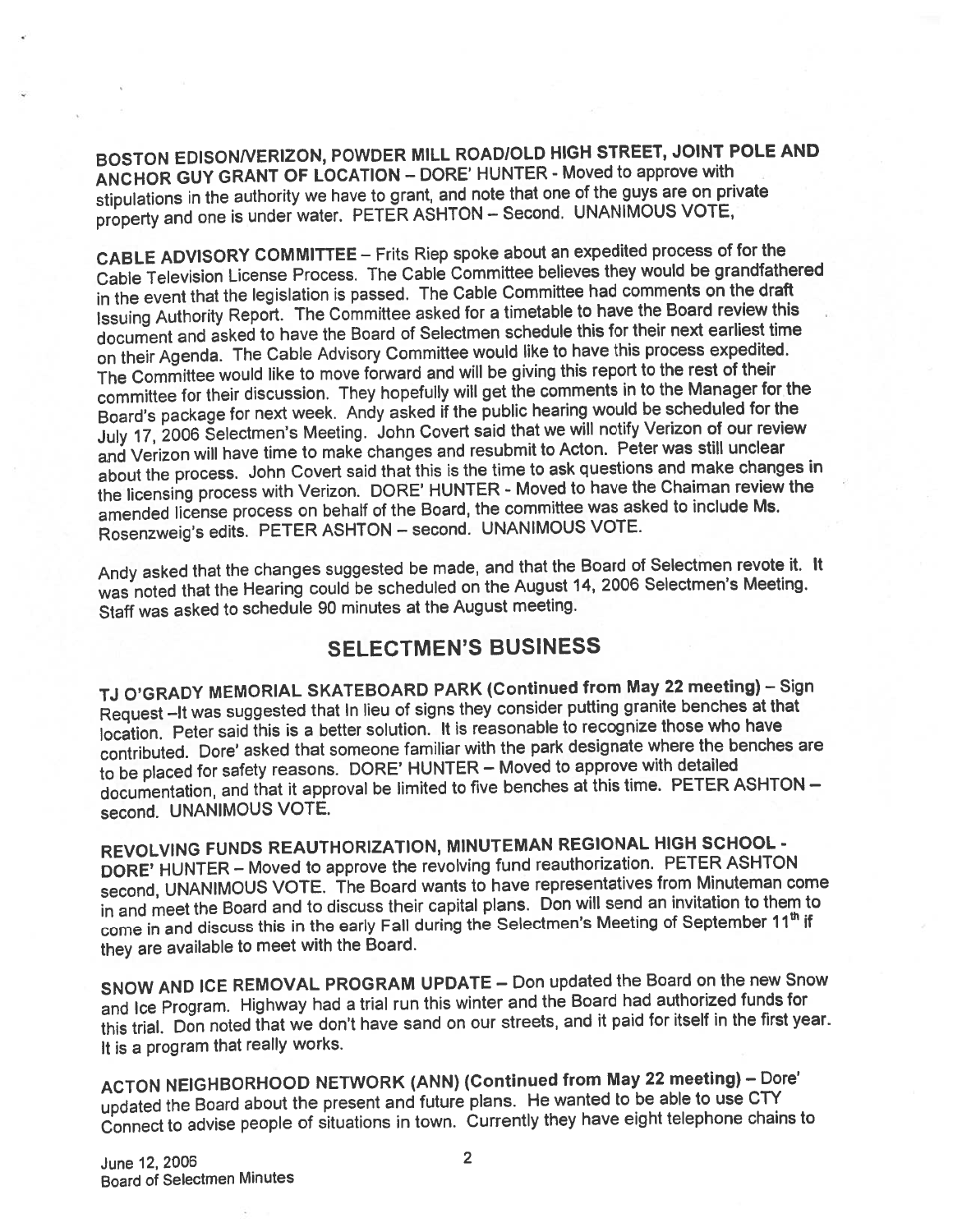have people look at their computers to receive the information. He sees ANN merging more into the community. He asked whether we just admit and that it is par<sup>t</sup> of the town. Don gave an overview of the different issues that he has looked into. Dore' noted that the Ham's in Town can communicate at the public safety facility. Peter suggested we have <sup>a</sup> public education outreach at the next State of the Town. Allen Nitschelm asked about Dore's comment on accidents and asked if he had <sup>a</sup> protocol for the emergency notifications.

BOARD OF SELECTMEN COMMITTEE ASSIGNMENTS AND GOALS DISCUSSION — Andy asked that they look at it carefully and the Chairman will discuss at the next meeting.

ACTON COMMUNITY HOUSING CORPORATION (ACHC), DESIGNATION AS MONITORING AGENT, ELLSWORTH VILLAGE — DORE' HUNTER — Moved to approve. PETER ASHTON second. UNANIMOUS VOTE

ACTON COMMUNITY HOUSING CORPORATION (ACHC), ANNUAL CERTIFICATION OF SUBSIDIZED HOUSING INVENTORY, FIRST TIME HOME BUYER'S PROGARM — PETER ASHTON — Moved to approve. LAUREN ROSENZWEIG — second. UNANIMOUS VOTE

LOWELL REGIONAL TRANSIT AUTHORITY —.Appointment of Antonio Santro as the Acton's Representative at LRTA. DORE HUNTER — Moved to approve. PETER ASHTON — second. UNANIMOUS VOTE

DRAFT "E-MAIL USE POLICY" — John Murray gave an overview of the process. Andy felt that we should send this out to Boards and Committees to review this propose<sup>d</sup> policy. Lauren noted that she felt it was <sup>a</sup> goo<sup>d</sup> Draft policy. Dore' was satisfied with it as written. Peter said that he had <sup>a</sup> few questions and it was helpful to have the policies used by other towns to review. Peter said he did not have <sup>a</sup> problem with putting it out for comments but did want <sup>a</sup> time end for comments. It was suggested that the date be September 11, 2006. This item will appear on the June 26<sup>th</sup> agenda under Selectmen's business.

Herman Kabakoff — He asked about whether it had been vetted through Town Counsel before it is voted. John noted it had.

Allen Nitschelm as private citizen said that he did not approve of this policy. He said that the Open Meeting Law did not address <sup>p</sup>hone or emails. He urge<sup>d</sup> the Board not to pu<sup>t</sup> this in <sup>p</sup>lace as he feels it will restrict free speech.

Andy wanted the draft sent to all boards for review with an end time for review. Andy will have his comments and Walter's input before it is sent out.

Alan said that it did not affect the Fin Com. The Board disagreed and the Moderator will be asking them to adopt <sup>a</sup> policy for E-Mail Use.

Ann Chang disagreed with Mr. Nitschelm that the Fin Com is not required to adhere to the Policy.

DRAFT "DISTRIBUTION OF MEETING MINUTES POLICY" — This policy is at the reques<sup>t</sup> of Selectman Hunter to ensure that minutes are submitted in <sup>a</sup> timely manner. Andy thought <sup>a</sup> unified minute form could be helpful. Lauren said <sup>a</sup> genera<sup>l</sup> template could help first time minute writers. Peter did not want <sup>a</sup> template he felt it was difficult for committees as styles are different. Andy said that we need more refinement and to bring it back to the Board. This item will appear on the June 26<sup>th</sup> agenda under Selectmen's business.<br>
<sup>1</sup>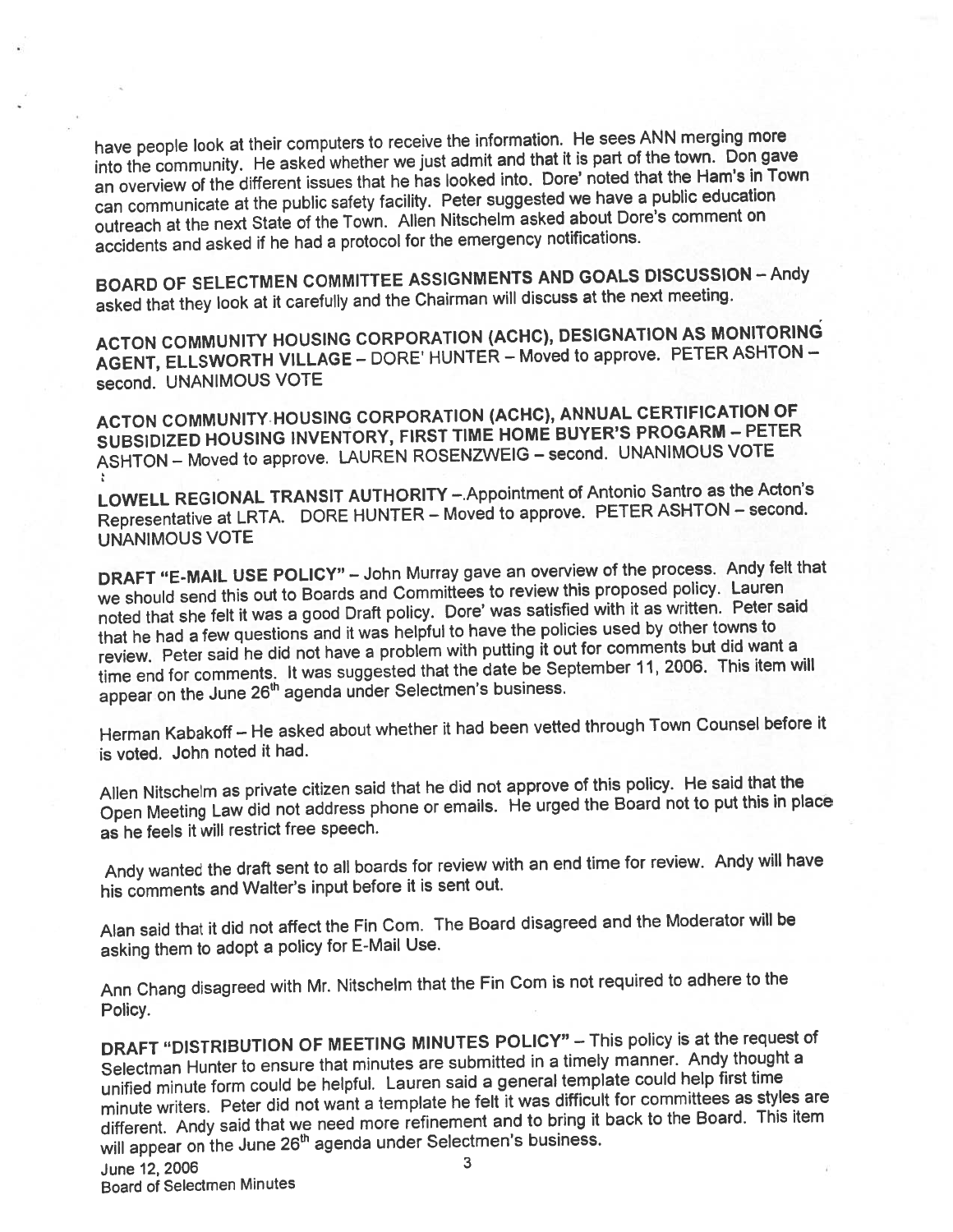Alan Nitschelm wanted the Selectmen's executive minutes released. Dote' said that they need to be reviewed before being released. John was asked to draft <sup>a</sup> structure or recommendation of minutes form.

DRAFT "COMMERCIAL USE OF TOWN FACILITIES POLICY" — John said this originated by <sup>a</sup> number of areas. It is for Commuter Lot use, Skate Park, Veteran's Field signs. It says you need to ge<sup>t</sup> <sup>a</sup> permit. The fee could be anything or nothing. He said they would have to come before the Board of Selectmen and the Board could refuse to gran<sup>t</sup> such license. This formalizes the process, not the end result. Andy suggested we may want to go broader so that it allows for variations. John was asked to take it back and make the changes suggested. John asked if the Board would put out a guideline. This item will appear on the June 26<sup>th</sup> agenda under Selectmen's business.

LOCAL VIDEO FRANCHISING, MMA ACTION ALERT - PETER ASHTON - Moved to write the appropriate letters under the chairman's signature, DORE' HUNTER — second, UNANIMOUS VOTE.

CH.268A (CONFLICT OF INTEREST LAW) DISCLOSURE TO APPOINTING AUTHORITY — Don Johnson outlined his Conflict of Interest issue and has reviewed it with counsel. This would <sup>g</sup>ive him the ability to continue with the negotiations of the Towne School redevelopment. Andy said he has to recluse himself because of his close working proximity to one of the consultants working on the Towne School Project. LAUREN ROSENZWEIG - Move we accep<sup>t</sup> this disclosure and permit Mr. Johnson to maintain his role in negotiations. DORE' HUNTER second. Selectman Magee Abstaining, Motion Passes.

SCHOOL STREET PARKING LOT — The Board reviewed the Preliminary design for <sup>25</sup> spaces and cost estimate that was submitted by Highway for the Commuter "Mud Lot". This Preliminary design would pu<sup>t</sup> structured parking at that location. Don felt it was very reasonable for the work; we will use our stockpiles to lower the price. Bruce said that they could start by late July early August depending upon the River Act items that will need to be addressed. Staff was asked to keep <sup>a</sup> full accounting of materials and labor costs. DORE' HUNTER — Moved to go forward and improve the "mud lot" to the conceptual drawing provided by the Town Engineer using exiting fill. LAUREN ROSENZWEIG — second, UNANIMOUS VOTE.

REQUEST FOR PARTIAL FEE WAIVER, NARA PARK (CONFIDENTIAL) -We will bring back at <sup>a</sup> future meeting.

#### OTHER BUSINESS

Peter said that our Home Rule Petition passe<sup>d</sup> at Town Meeting for the Senior Tax change allowing the date for paymen<sup>t</sup> of real estate taxes would move from the 1st of the Month to the 4<sup>th</sup> of the month. This change is on the agenda for tomorrow at the House. Peter noted that he will not be able to attend. He <sup>p</sup>lans on drafting his comments for Rep. Eldridge to read at this hearing.

Peter gave <sup>a</sup> repor<sup>t</sup> on Health Insurance Trust and noted that we will finish the year with <sup>a</sup> surplus of \$600,000 to \$700,000 dollars and it will bring us out of the red.

Dote' spoke about the approva<sup>l</sup> of MBTA Budget. The fare increase is unpopular but the system needs the increase.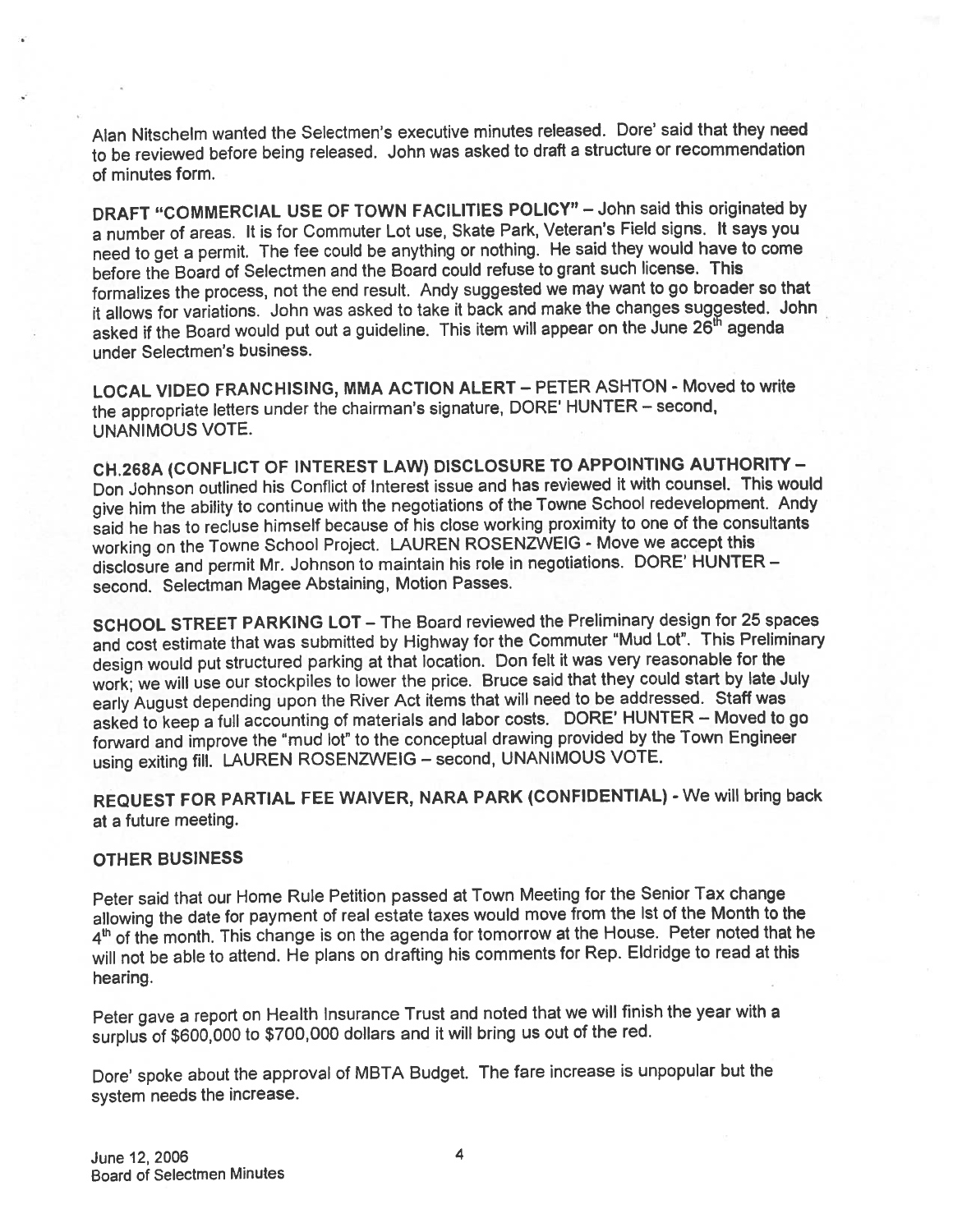Dote' gave an update on CAC. The State is in the process this summer of selecting consultants. They have <sup>p</sup>icked seven firms and will be narrowing down to <sup>a</sup> final consultant.

Lauren reported on the Design Guideline Committee. She has attended <sup>a</sup> workshop about how to add design guidelines in your towns. The committee is working on coming up with <sup>a</sup> design review to catch developers early in the process before they have completed their submissions.

MAPC and MAGIC - Lauren has been attending, they are working on water use on the <sup>495</sup> belt. They have <sup>a</sup> grea<sup>t</sup> booklet that explains about water reuse.

Lauren asked about the legislation looking at betterments, Don said they have no results at present.

MAPC — Mixed use Overlay District, Lauren explained the use of this Overlay Zoning.

Andy reported on his meeting at the Executive Office of Transportation for the Bruce Freemen Rail Trail to discuss the ability or lack of ability to move forward to sell the steel from the rails and the ties.

Andy reported he had attended <sup>a</sup> "No Place For Hate" meeting.

Andy reported on the upcoming CPA Meeting. The Committee will review the update and rewrites. The rewrites will be sent out in the next week or so and will ge<sup>t</sup> the final <sup>p</sup>lan out at the August meeting. They <sup>p</sup>lan to have an outreach for people to sign on to.

# CONSENT AGENDA

Andy asked that we hold the Board of Selectmen Minutes for discussion of changes. DORE' HUNTER — Moved to approve the Consent Agenda excluding the Minutes held by Selectman Magee. PETER ASHTON — second.

Andy asked about the Sullo Dog Hearing Minutes, and the proposa<sup>l</sup> to remove the Dogs from Acton. It was noted that the agreemen<sup>t</sup> which addresses all the items agree<sup>d</sup> upon is in the Signature File for Chairman Signature.

DORE' HUNTER — Moved to approve the minutes of May 22, 2006. PETER ASHTQN second. UNANIMOUS VOTE.

# TOWN MANAGER'S REPORT

None

## EXECUTIVE SESSION

Lauren Moved to go in to Executive Session to discuss real property and strategy in collective Bargaining. Roll was taken All Ayes.

Recording Secretary **Clerk, Board of Selectmen** 

Date: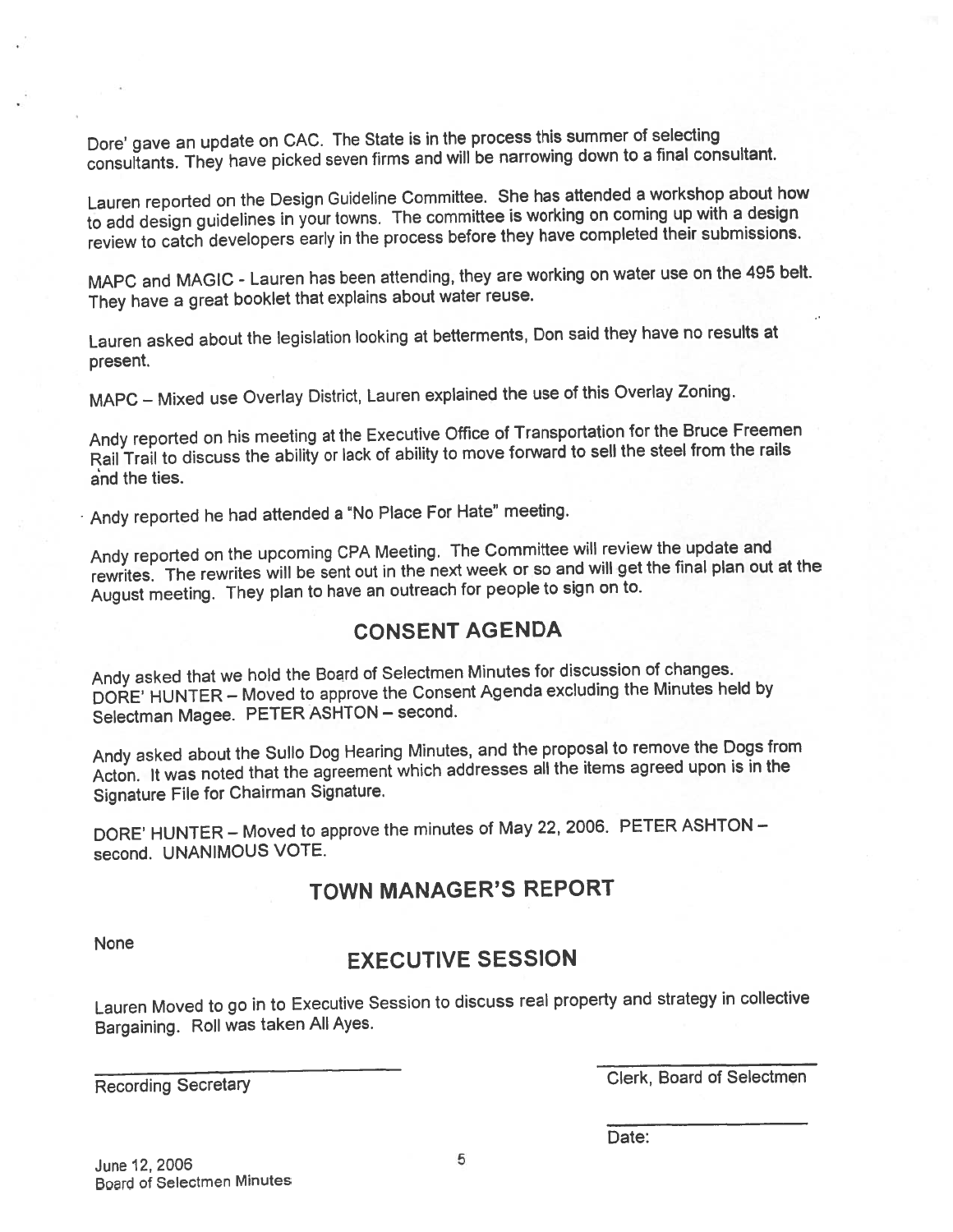# **AGENDA** BOARD OF SELECTMEN AND SEWER COMMISSIONERS' MEETING

# June 12, 2006

## Francis Faulkner Hearing Room Acton Town Hall 7:00 P.M.

I CITIZENS' CONCERNS

#### II SEWER COMMISSIONERS' BUSNESS

1. FY07 SEWER O&M RATES — Enclosed <sup>p</sup>lease find materials in the subject regard, for Commissioners' consideration.

## III PUBLIC HEARINGS & APPOiNTMENTS

- 7:05 OPERATIONAL MiNUTE The Town Manager will <sup>g</sup>ive the Board <sup>a</sup> brief update on various topics.
- 2. 7:15 BOSTON EDISONNERIZON, POWDER MILL ROADIOLD HIGH STREET, JOINT POLE AND ANCHOR GUY GRANT OF LOCATION - Enclosed please find materials in the subject regard, for Board consideration.
- 3. 7:30 CABLE ADVISORY COMMITTEE Enclosed <sup>p</sup>lease find materials in the subject regard, for Board consideration.

#### IV SELECTMEN'S BUSINESS

- 4. TJ O'GRADY MEMORIAL SKATEBOARD PARK (Continued from May <sup>22</sup> meeting) Enclosed <sup>p</sup>lease find materials in the subject regard, for Board consideration.
- 5. REVOLVING FUNDS REAUTHORIZATION, MINUTEMAN REGIONAL HIGH SCHOOL - Enclosed <sup>p</sup>lease find materials in the subject regard, for Board consideration.
- 6. SNOW AND ICE REMOVAL PROGRAM UPDATE —Enclosed <sup>p</sup>lease find materials in the subject regard, for Board consideration.
- 7. ACTON NEIGHBORHOOD NETWORK (ANN) (Continued from May <sup>22</sup> meeting) Enclosed <sup>p</sup>lease find materials in the subject regard, for Board consideration.
- 8. BOARD OF SELECTMEN COMMITTEE ASSIGNMENTS AND GOALS DISCUSSION— Enclosed <sup>p</sup>lease find materials in the subject regard, for Board consideration.
- 9. ACTON COMMUNITY HOUSING CORPORATION (ACHC), DESIGNATION AS MONITORING AGENT, ELLSWORTH VILLAGE— Enclosed <sup>p</sup>lease find materials in the subject regard, for Board consideration.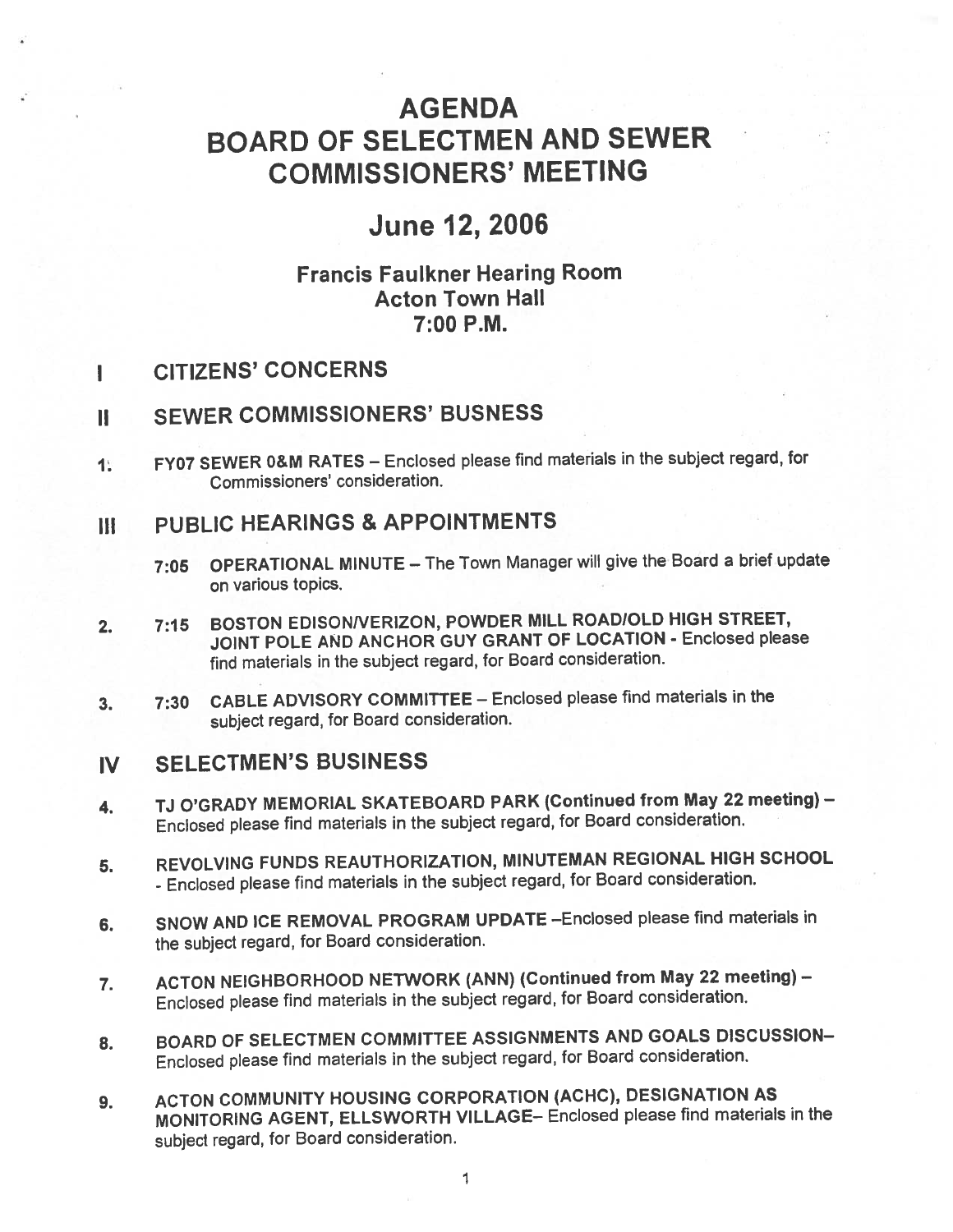- 10. ACTON COMMUNITY HOUSING CORPORATION (ACHC), ANNUAL CERTIFICATION OF SUBSIDIZED HOUSING INVENTORY, FIRST TIME HOME BUYER'S PROGARM — Enclosed <sup>p</sup>lease find materials in the subject regard, for Board consideration.
- 11. LOWELL REGIONAL TRANSIT AUTHORITY Enclosed <sup>p</sup>lease find <sup>a</sup> draft letter reappointing Antonio Santoro as Acton's Representative, for Board consideration.
- 12. DRAFT "E-MAIL USE POLICY" Enclosed <sup>p</sup>lease find materials in the subject regard, for Board consideration.
- 13. DRAFT "DISTRIBUTION OF MEETING MINUTES POLICY" Enclosed <sup>p</sup>lease find materials in the subject regard, for Board consideration.
- 14. DRAFT "COMMERCIAL USE OF TOWN FACILITIES POLICY" Enclosed <sup>p</sup>lease find materials in the subject regard, for Board consideration.
- 15. LOCAL VIDEO FRANCHISING, MMA ACTION ALERT Enclosed <sup>p</sup>lease find <sup>a</sup> material in the subject regard, for Board consideration.
- 16. CH.268A (CONFLICT OF INTEREST LAW) DISCLOSURE TO APPOINTING AUTHORITY — Enclosed <sup>p</sup>lease find materials from the Town Manager in the subject regard, for Board consideration.
- 17. SCHOOL STREET PARKING LOT— Enclosed <sup>p</sup>lease find materials in the subject regard, for Board consideration.
- 18. REQUEST FOR PARTIAL FEE WAIVER, NARA PARK (CONFIDENTIAL) Enclosed <sup>p</sup>lease find confidential materials in the subject regard, for Board consideration.
- 19. OTHER BUSINESS
- VI CONSENT AGENDA
- 20. ACCEPT MINUTES Enclosed <sup>p</sup>lease find Board of Selectmen's Minutes for May 22, 2006, for Board consideration.
- 21. ACTON LIONS CLUB ANNUAL TOWN FAIR, LICENSE APPLICATION Enclosed <sup>p</sup>lease find materials in the subject regard, for Board consideration.
- 22. MEMORIAL LIBRARY LONG RANGE PLANNING COMMITTEE Enclosed <sup>p</sup>lease find <sup>a</sup> draft letter in the subject regard, for Board consideration.
- 23. ONE DAY LIQUOR LICENSE Enclosed <sup>p</sup>lease find <sup>a</sup> reques<sup>t</sup> from CISCO Systems, for <sup>a</sup> One Day Liquor License at NARA Park, for Board consideration.
- 24. ONE DAY LIQUOR LICENSE Enclosed <sup>p</sup>lease find <sup>a</sup> reques<sup>t</sup> from The Brookside Group, for <sup>a</sup> One Day Liquor License at NARA Park, for Board consideration.
- 25. ACCEPT GIFT, TJ O'GRADY MEMORIAL SKATEPARK COMMITTEE Enclosed please find a gift in the amount of \$5,835.00 from the TJ O'Grady Memorial Skatepark Committee to be used for fence installation at the Skatepark., for Board consideration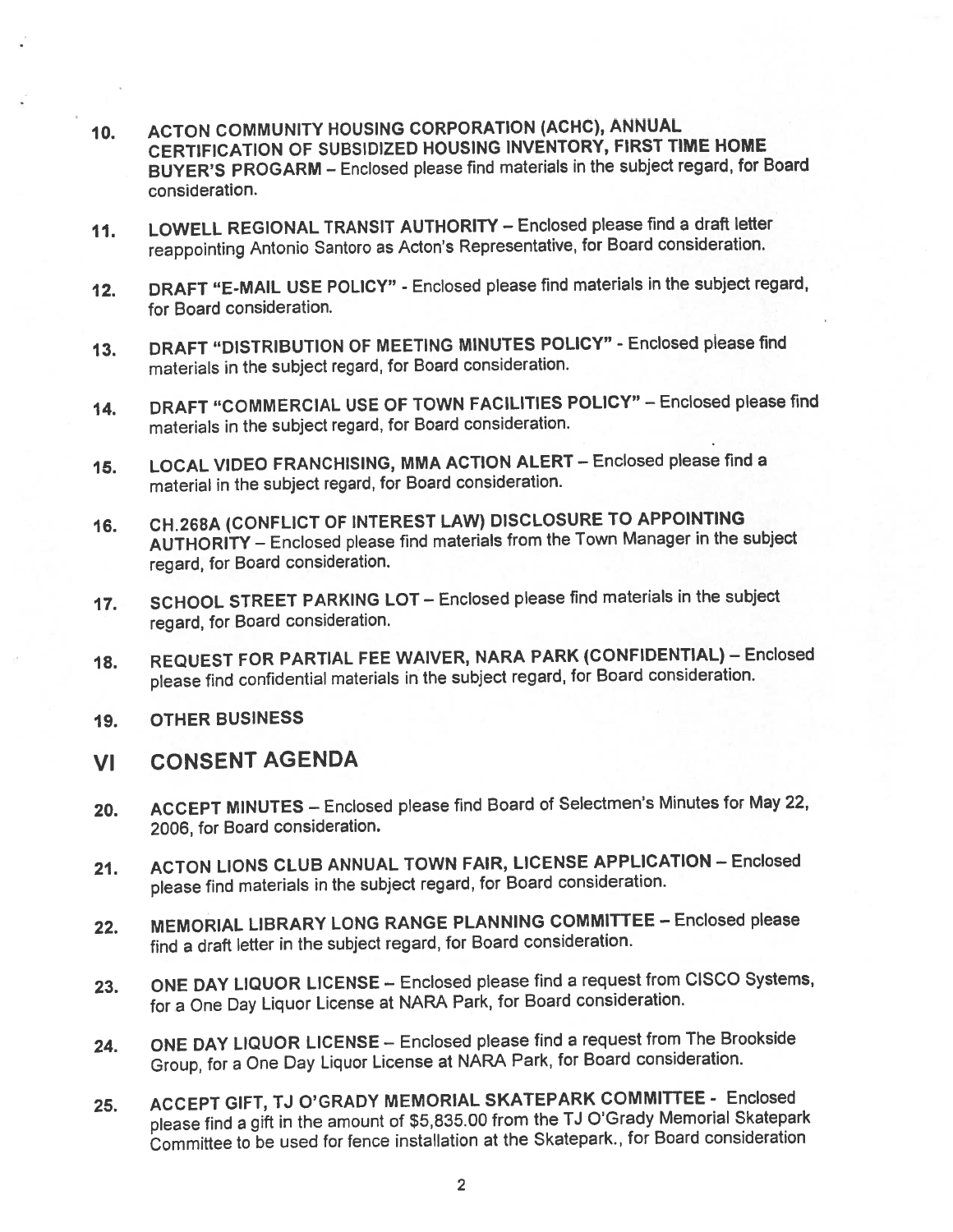- 26. ACCEPT GIFT, CITIZENS' LIBRARY AUXILIARY Enclosed please find <sup>a</sup> gift in the amount of \$190.00 from the Citizens' Library Auxiliary, to be used for tree <sup>p</sup>lanting at the Acton Memorial Library, for Board consideration.
- 27. ACCEPT GIFT, ROBYN AND MATHEW HARDING Enclosed please find <sup>a</sup> gift in the amount of \$25.00 from Robyn and Matthew Harding, to be used for the Elm Street Light Project, for Board consideration.
- 28. ACCEPT GIFT, DUNKIN DONUTS Enclosed <sup>p</sup>lease find <sup>a</sup> <sup>g</sup>ift in the amount of \$1,000.00 from Dunkin Donuts, to be used for the KISS <sup>108</sup> Concert at NARA Park, for Board consideration.
- 29. ACCEPT GIFT, ACTON GARDEN CLUB— Enclosed <sup>p</sup>lease find <sup>a</sup> <sup>g</sup>ift in the amount of \$240.00 from the Acton Garden Club to be used for tree planting on the Common, for Board consideration
- 30. ACCEPT GIFT, SIX FLAGS NEW ENGLAND Enclosed <sup>p</sup>lease find <sup>a</sup> <sup>g</sup>ift of <sup>2</sup> passes to Six Flags New England (valued at \$99.98), to be used as prizes during the <sup>2006</sup> Special Events at NARA Park, for Board consideration

#### VII TOWN MANAGER'S REPORT

#### VIII EXECUTIVE SESSION

THERE WILL BE <sup>A</sup> NEED FOR EXECUTIVE SESSION - Enclosed <sup>p</sup>lease find in the subject regard, for Board consideration.

#### ADDITIONAL INFORMATION

Enclosed <sup>p</sup>lease find additional correspondence that is strictly informational and requires no Board action.

#### FUTURE AGENDAS

To facilitate scheduling for interested parties, the following items are scheduled for discussion on future agendas. This IS NOT <sup>a</sup> complete Agenda.

| June 26   | Sept. 11 & 25 |
|-----------|---------------|
| July 17   | Oct. 16 & 30  |
| August 14 | Nov. 13 & 27  |

#### GOALS 2004-2005

- 1. Produce Morrison Farm Development Master Plan (Walter)
- 2. NARA Park
- 3. Pursue Commercial Tax Base
- 4. Master Plan review meeting once per year

#### GOALS carried forward

- 5. Monitor Labor Negotiations (Peter)
- 6. Improve Communication with Town Boards (ALL), Improving Inter-Board Communication (Dore')
- 7. Revisit <sup>2020</sup> <sup>p</sup>lanning process for direction to make this process more beneficial towards implementation of long-term vision, and to ge<sup>t</sup> <sup>a</sup> first roug<sup>h</sup> cut of what happens next year before school is out for the summer (Peter)
- 8. ALG process be used for purpose of Budget Planning for FY05 (Dore'/Peter)
- 9. Process Planning for "Life after NESWC"
- 10. Middlesex Pension Alternatives (Walter)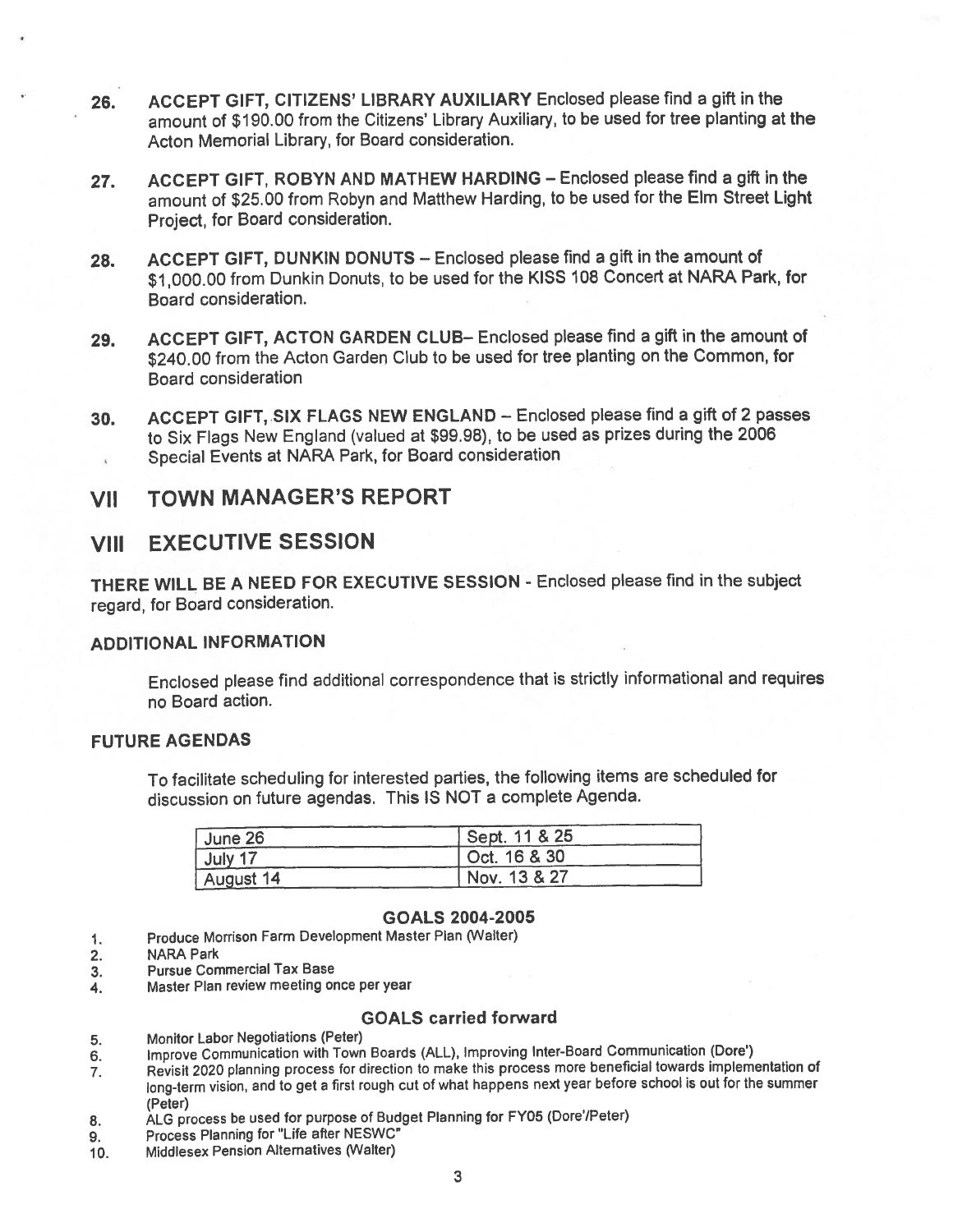

DOUGLAS H. WILKINS dwilkins@andersonkreiger.com



June 1, 2006

BY FIRST CLASS MAIL Don P. Johnson Town Manager Town of Acton 472 Main Street ActonMA 01720

RE: (Sullo Dog Hearing)

Dear Don:

Enclosed <sup>p</sup>lease find the original signed stipulated order to resolve the Sullo dog hearing. If you find it in order, <sup>p</sup>lease forward it to the Selectmen for signature. Please contact me if you have any questions.

Very Truly Yoy

glas H. Wilkins

Enclosure

G:\Docs\ACT\SulloDog\L\Johnson02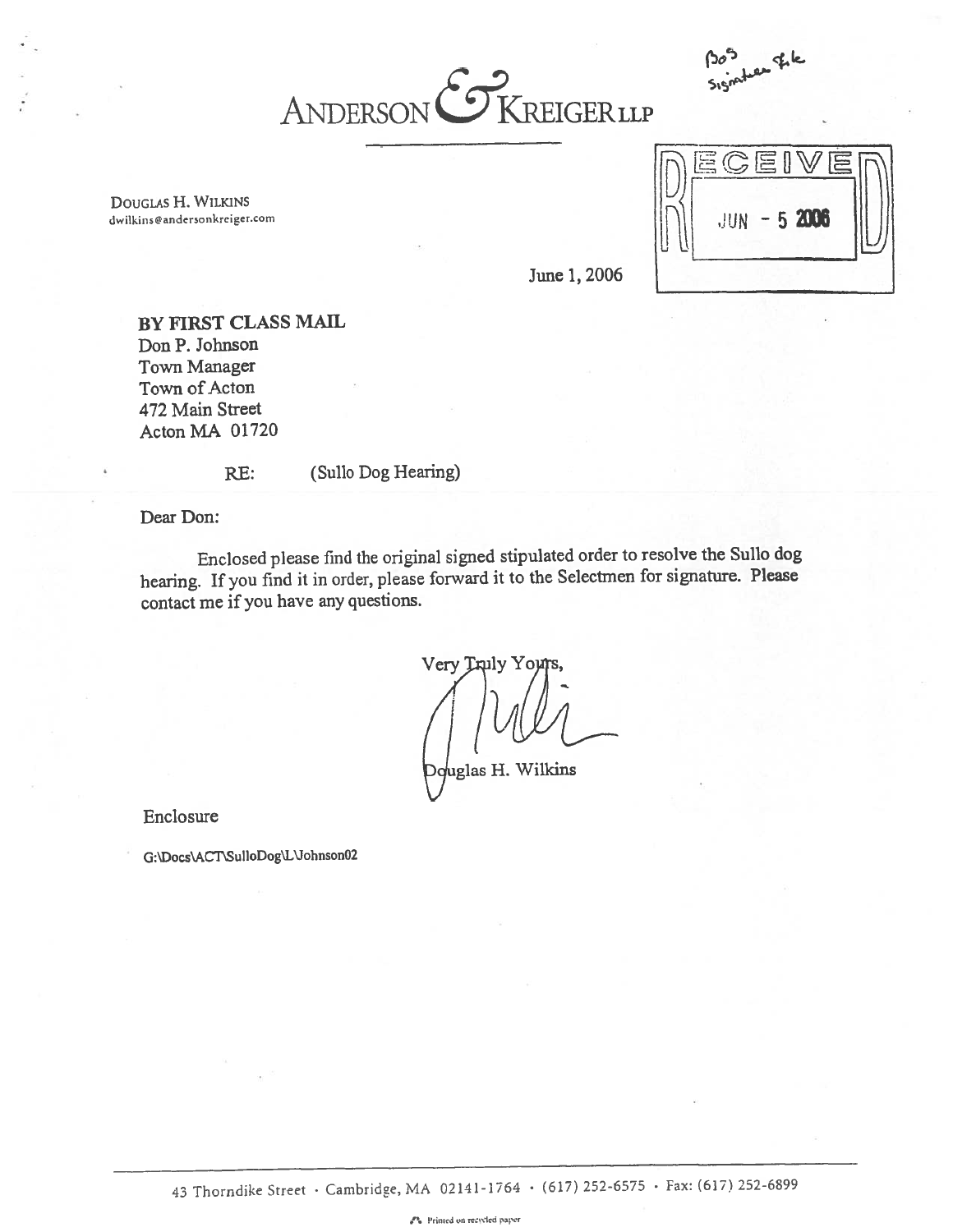#### ACTON BOARD OF SELECTMEN

 $\mathbf{r}^*$ 

 $\boldsymbol{z}^{\prime}$ 

# STIPULATED ORDER OF BANISHMENT OF DOGS UNDER G.L. c. 140, § <sup>157</sup>

WHEREAS, the Acton Board of Selectmen ("Board") voted on December 12, 2005, after hearing, that the two German Shepherds owned by Gerard S. Sullo, <sup>62</sup> Maple Street, Acton, must be restrained at all times and authorized the Dog Officer to write an order to that effect. The two dogs are (1) <sup>a</sup> male German Shepherd named Baxter, Tag #24, License Date 1/3/06 ("Baxter") and (2) <sup>a</sup> female German Shepherd named Brandy, Tag #25, License Date 1/3/06 ("Brandy").

WHEREAS, on December 14, 2005, Patrick H. Palmer, Dog Officer of the Town of Acton, wrote to Mr. Sullo, ordering compliance with the following ("December 14, <sup>2005</sup> Order"):

- 1. Your two dogs are under <sup>a</sup> permanen<sup>t</sup> restraint order and must be kept within your house or in an enclosed structure on your property. Whenever the dogs leave your property they must be leashed and under your control at all times.
- 2. At no time will your dogs be allowed to run free within the Town of Acton boundaries.

WHEREAS, Mr. Sullo did not appea<sup>l</sup> the December 12, <sup>2005</sup> vote or the December 14, <sup>2005</sup> Order and promised to abide by the December 14, <sup>2005</sup> Order.

WHEREAS, on May 12, 2006, the Board issued an Order to Show Cause at <sup>a</sup> hearing scheduled for May 22, 2006, why the Board should not order that Baxter and Brandy "shall be permanently banned from the Town of Acton or disposed of as the Board may. .. deem[] necessary," reciting various occurrences from June 19, 2003 to April 18, 2006.

WHEREAS, on May 22, 2006, the Board called the matter for hearing, received <sup>14</sup> exhibits into evidence and then continued the matter briefly to allow the parties to discuss voluntary resolution.

WHEREAS, Mr. Sullo and the Town then reported to the Board, on the record of the May 22 hearing, the terms of their stipulation, which the Board voted unanimously to accept. The stipulation, though immediately binding, contemplated <sup>a</sup> written instrument.

WHEREAS, Mr. Sullo and the Town wish to resolve the matter without the necessity of <sup>a</sup> full hearing or litigation in the fashion set forth below, which constitutes the written instrument contemplated by the parties' oral stipulation.

NOW THEREFORE, THE PARTIES STIPULATE AND THE BOARD ORDERS: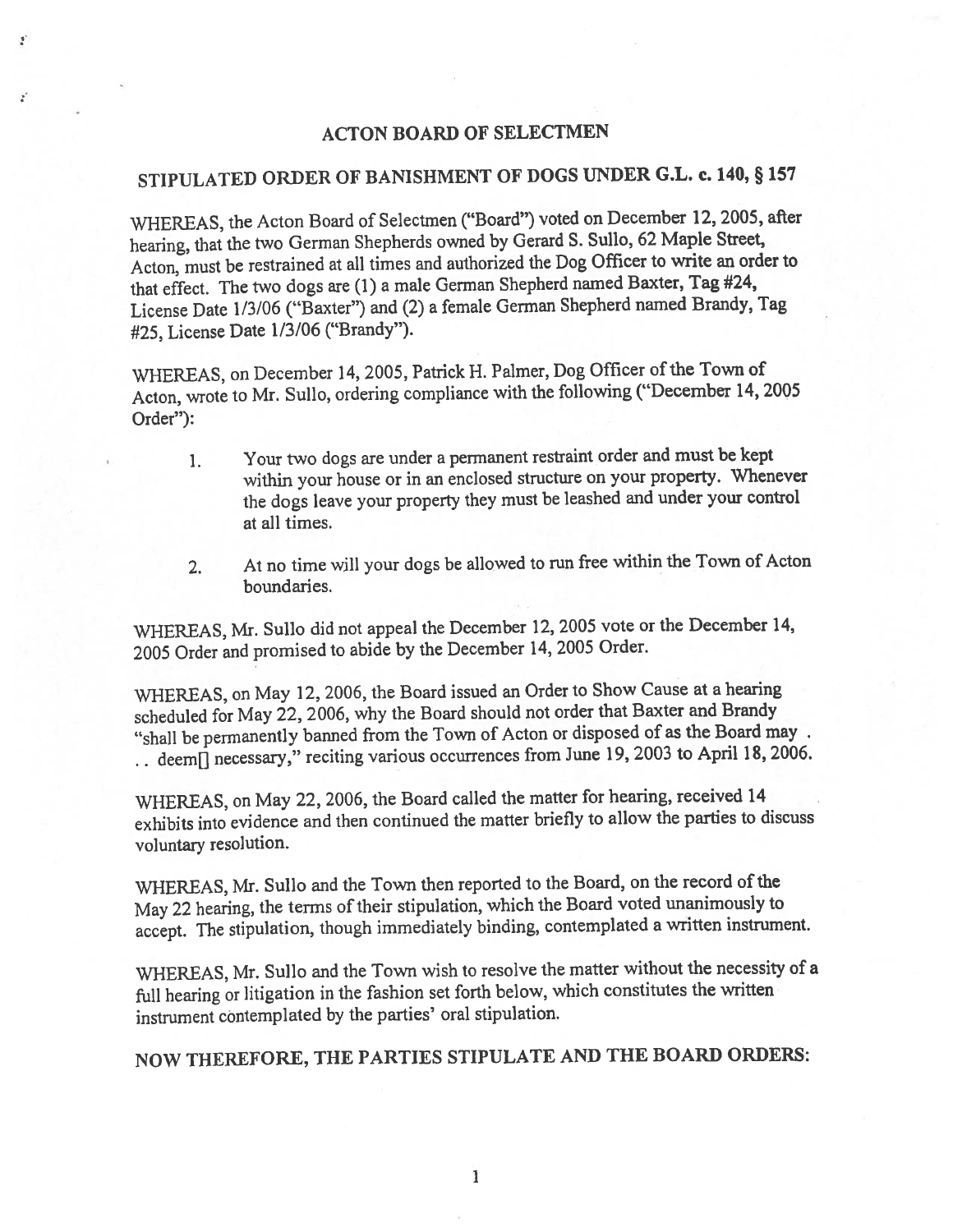- 1. Mr. Gerard S. Sullo's dogs, Baxter and Brandy, are hereby permanently banished from the Town of Acton under the authority of G.L. c. 140, § 157.
- 2. Baxter and Brandy shall be removed permanently from the Town of Acton no later than 5 PM on June 21, 2006.
- 3. Mr. Sullo will <sup>g</sup>ive at least <sup>48</sup> hours advance notice before moving Baxter and Brandy out of Acton. The notice will identify the Town(s) to which Baxter and Brandy will be moved. The notice must be sufficient to allow the Acton Police Chief and Dog Officer to notify such Town(s) of the imminent arrival of Baxter and Brandy and the history of those dogs within the Town of Acton.
- 4. The restraint order voted by the Selectmen on December 12, 2005, and the provisions of the December 14, <sup>2005</sup> Order remain in full force and effect now and prospectively. The Board demands and will insist upon full and scrupulous compliance with those orders and provisions.
- 5. This Stipulated Order of Banishment does not address any future violations of the December 14, 2005 Order (or other occurrences) that may happen after May 22, 2006. The Board and Town retain full enforcement authority in the event any such violation or occurrence happens. For instance, the parties acknowledge the provisions of G.L. c. 140, § 158, which provides, in part: "[aJny police officer, constable or dog officer shall kill <sup>a</sup> dog which the selectmen of <sup>a</sup> town.. . shall have ordered to be restrained if such dog is again found outside the enclosure of its owner or keeper and not under his immediate care. . .".
- 6. Mr. Sullo agrees that he will not house or bring any other dogs to Maple Street and/or the surrounding neighborhood. The occasional, temporary and unsolicited presence of <sup>a</sup> dog accompanying -- and under the immediate control of -- <sup>a</sup> gues<sup>t</sup> or visiting family member will not be deemed <sup>a</sup> violation of this paragrap<sup>h</sup> as long as the dog is leashed while outside.
- 7. As this matter was resolved by stipulation, Mr. Sullo and the Town agree to bear their own costs and fees and to waive all rights of appeal.

AGREED AND SO ORDERED:

As Authorized-by the Acton Board of Selectmen and the

Board's Vote of May 22, 2006